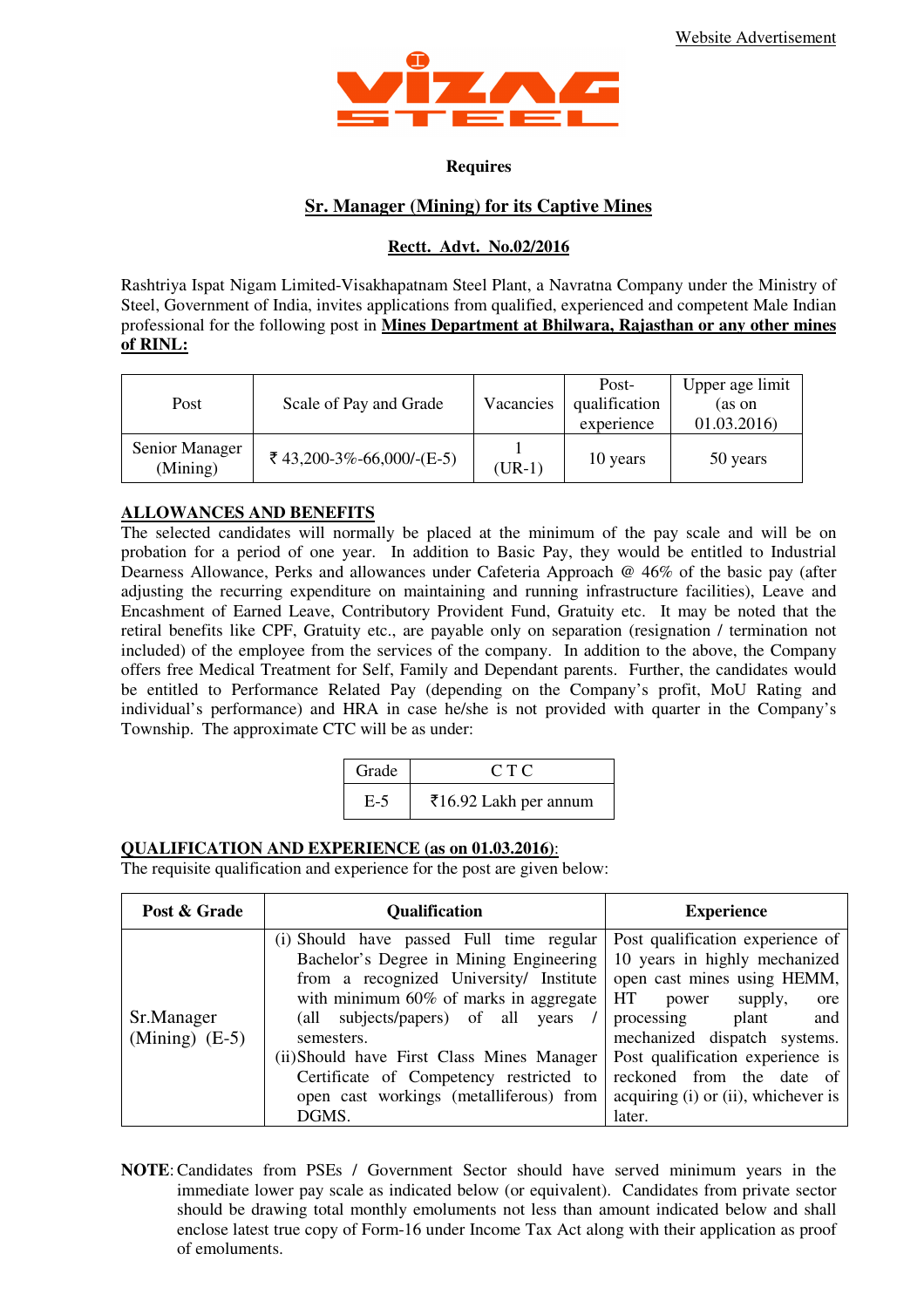|                              | For PSE / Govt Sector Companies |       |       | For Private Sector Companies |
|------------------------------|---------------------------------|-------|-------|------------------------------|
| <b>For</b><br>eligibility to | Years of Service in             |       |       | Minimum monthly emoluments   |
|                              | Scale $(₹)$                     | Grade | Years | (₹`                          |
| E-5 grade                    | $36,600-3\% -62,000/$ -         | E-4   |       | 95,000                       |

# **SELECTION PROCESS:**

Selection will be through interview to be held at **Visakhapatnam**.

## **HEALTH**

Candidates should be of sound physique, free from any physical defect. Medical standards stipulate minimum requirements of Height and Weight, as under:

| Height                   | $150 \text{ cm}$ s      |  |
|--------------------------|-------------------------|--|
| Weight                   | $45 \text{ kgs}$        |  |
| Myopia and Hypermetropia | $\pm$ 4.00D in each eye |  |

No squint and no colour blindness – partial or full. No relaxation in the above standards will be allowed. The above physical standards are only indicative and not exhaustive. It is in the interest of the candidates to ensure that they fulfill the above criteria.

## **APPLICATION FEES (for other than SC/ST candidates):**

- ` 300/- (Rupees Three Hundred only).
- Fees must be deposited in "RINL-RECRUITMENT Account No.**30589461220"** at any of the core banking branches of **State Bank of India** in the prescribed **Challan.** No other form of payment is accepted.
- Format for **Challan** is available in the website **www.vizagsteel.com** on the link **Careers**.
- Candidates have to pay maximum bank commission  $\mathcal{Q} \bar{\tau}$  25/- per Challan for depositing fees at other than SBI, Steel Plant Branch, Visakhapatnam, Branch Code 6318.
- Candidates must fill-up the SBI Branch name, Branch Code, candidate's name and date of birth carefully in the Challan and sign at the place "Deposited by  $\ldots$ ".
- Last date for deposit of applications fees is **6 th April, 2016**.
- Candidates should mention in the appropriate column in the application form the details of SBI branch, Branch code, City, date of deposit and the Journal Number.
- Candidates should submit original counterfoil of the Challan (VSP copy) along with their Application Form.
- Fees once deposited into RINL's account will not be refunded under any circumstances, even if the candidate is rejected on scrutiny or application not received in time due to postal delay / loss.
- The candidate should retain his copy of the counterfoil of the Challan for future reference.

# **HOW TO APPLY**

Interested eligible candidates should apply giving full particulars as indicated in the prescribed format available on the website www.vizagsteel.com on the link **Careers.**

Application in the prescribed format filled-up in BLOCK CAPITAL LETTERS in **ENGLISH,** duly signed and along with photograph (self attested) affixed on it should be sent by **Speed Post / Registered Post / Courier** in a sealed cover by super scribing the envelope "APPLICATION FOR THE POST OF

\_\_\_\_\_\_\_\_\_\_\_\_\_" to **"Sr. Manager(HR) -Recruitment, Room No. 232, Main Administration Building, Rashtriya Ispat Nigam Limited, Visakhapatnam Steel Plant, Visakhapatnam – 530 031"** so as to reach latest by  $\bar{6}^{\text{th}}$  **April, 2016.**